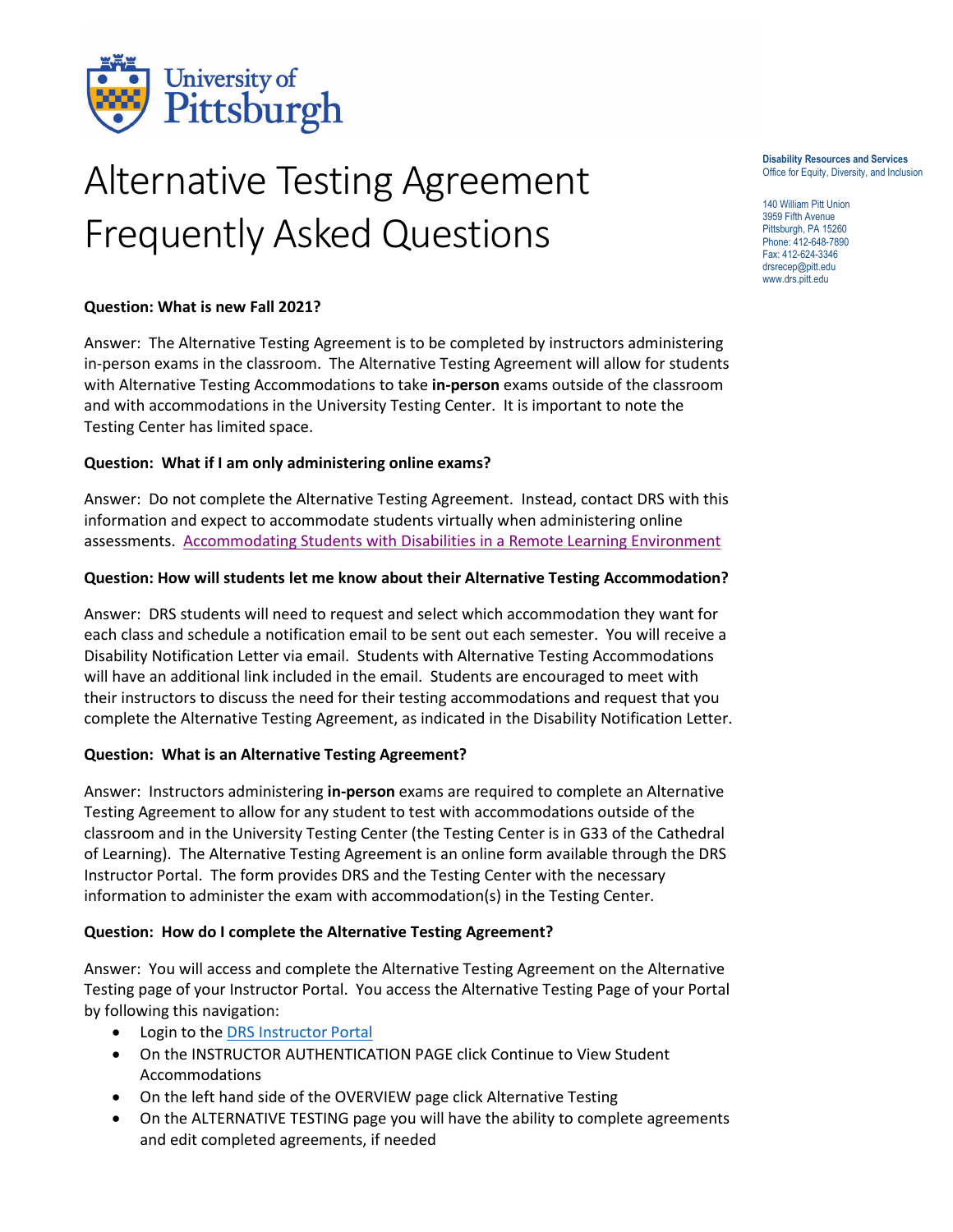## **Question: How will students arrange to take their test with accommodations in the Testing Center?**

Answer: Students will make an electronic request, through the DRS Student Portal. Students must submit their online Alternative Testing Request in advance (three business days for exams held during the academic term and seven business days for exams held during finals week) of the test. You will be notified when a student makes an Alternative Testing Request. You will not be required to confirm or follow up with DRS. You will only need to contact DRS if something in the request needs to be modified (i.e. perhaps the student's request was for the wrong date, wrong time, an online assessment, etc.).

#### **Question: How do I deliver my test to the Testing Center?**

Answer: You can upload your exams to a secure network (the DRS Instructor Portal). Access the portal by clicking the link provided in the Alternative Testing Request Notice email you receive when your student makes their initial request. On the Alternative Testing page of your DRS Instructor Portal you will view all upcoming alternative testing requests as submitted by your students. It's on the Alternative Testing Page you will upload an exam file directly to a student request. You can also upload the same file to many requests, too.

NOTE: In order for instructors to upload exams, students must submit an alternative testing request first. If your student has not scheduled a request you will be unable to upload your exam. Please feel free to contact DRS if you have any questions.

#### **Question: Does the upload feature allow me to upload multiple exams and add additional notes?**

Answer: Yes. The upload feature will allow you to upload multiple individual files. However, DRS does recommend that you upload all documents under one file in order to avoid confusion. You will see there is an optional "Exam File Note" when uploading exams. Do not use this feature to provide proctoring specifics. If you need to provide exam conditions or specifics, this should be done by editing the Alternative Testing Agreement.

#### **Question: How do I know my file has been successfully uploaded?**

Answer: Once you have successfully uploaded your exam, you will receive a message confirming your upload.



You will also receive an email confirmation.

## **Question: What should I do if I need to update the information on my Alternative Testing Agreement?**

Answer: While DRS asks that you complete the Alternative Testing Agreement once at the beginning of the semester to be inclusive of information of all assessments during the semester, it is very possible you will need to edit the agreement throughout the term. You can edit the Alternative Testing Agreement by logging in to the **DRS Instructor Portal**.